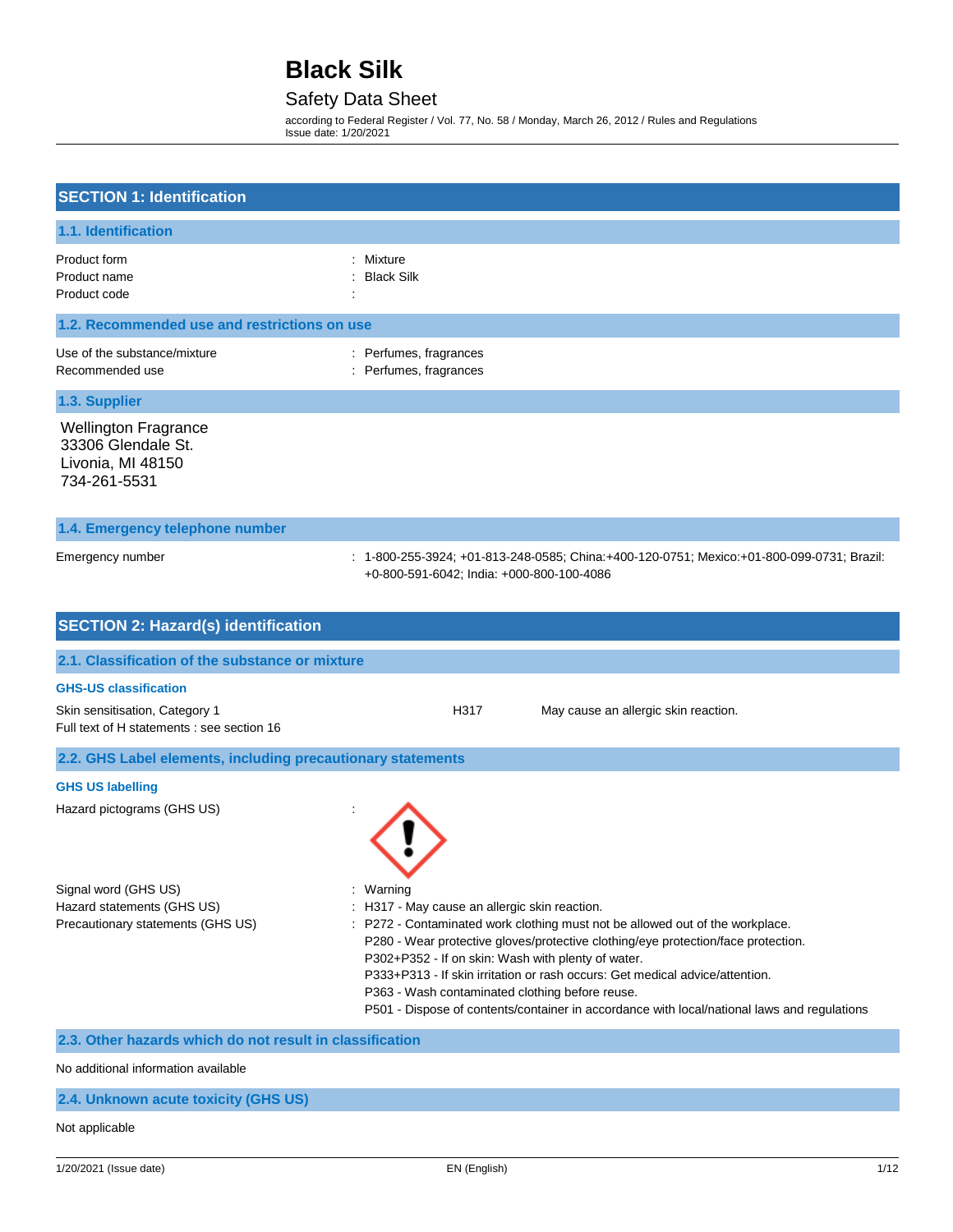## Safety Data Sheet

according to Federal Register / Vol. 77, No. 58 / Monday, March 26, 2012 / Rules and Regulations

### **SECTION 3: Composition/information on ingredients**

### **3.1. Substances**

#### Not applicable

### **3.2. Mixtures**

| <b>Name</b>             | <b>Product identifier</b> | $\%$           | <b>GHS-US classification</b>                                                                                    |
|-------------------------|---------------------------|----------------|-----------------------------------------------------------------------------------------------------------------|
| Vertenex                | CAS-No.: 32210-23-4       | $2.05 - 4.1$   | Skin Sens. 1B, H317<br>Aquatic Chronic 2, H411                                                                  |
| Coumarin crystals       | CAS-No.: 91-64-5          | $1.725 - 3.45$ | Acute Tox. 4 (Oral), H302<br>Skin Sens. 1B, H317<br>Aquatic Acute 2, H401<br>Aquatic Chronic 2, H411            |
| Lemon oil               | CAS-No.: 8008-56-8        | $1.225 - 2.45$ | Flam. Liq. 3, H226<br>Skin Irrit. 2, H315<br>Skin Sens. 1, H317<br>Asp. Tox. 1, H304<br>Aquatic Chronic 1, H410 |
| Linalyl acetate         | CAS-No.: 115-95-7         | $1.225 - 2.45$ | Flam. Liq. 4, H227<br>Skin Irrit. 2, H315<br>Eye Irrit. 2A, H319                                                |
| Vanillin                | CAS-No.: 121-33-5         | $1.15 - 2.3$   | Eye Irrit. 2A, H319                                                                                             |
| Veltol plus crystals    | CAS-No.: 4940-11-8        | $0.825 - 1.65$ | Acute Tox. 4 (Oral), H302                                                                                       |
| Ethyl vanillin crystals | CAS-No.: 121-32-4         | $0.625 - 1.25$ | Acute Tox. 4 (Oral), H302                                                                                       |
| Dihydromyrcenol         | CAS-No.: 18479-58-8       | $0.625 - 1.25$ | Flam. Liq. 4, H227<br>Skin Irrit. 2, H315<br>Eye Irrit. 2A, H319                                                |

Full text of hazard classes and H-statements : see section 16

| <b>SECTION 4: First-aid measures</b>                                         |                                                                                                                                                                                                                       |  |
|------------------------------------------------------------------------------|-----------------------------------------------------------------------------------------------------------------------------------------------------------------------------------------------------------------------|--|
| 4.1. Description of first aid measures                                       |                                                                                                                                                                                                                       |  |
| First-aid measures after inhalation<br>First-aid measures after skin contact | Remove person to fresh air and keep comfortable for breathing.<br>: Rinse skin with water/shower. Take off immediately all contaminated clothing. If skin irritation or<br>rash occurs: Get medical advice/attention. |  |
| First-aid measures after eye contact<br>First-aid measures after ingestion   | : Rinse eyes with water as a precaution.<br>: Call a poison center or a doctor if you feel unwell.                                                                                                                    |  |
| 4.2. Most important symptoms and effects (acute and delayed)                 |                                                                                                                                                                                                                       |  |
| Symptoms/effects after skin contact                                          | : May cause an allergic skin reaction.                                                                                                                                                                                |  |
| 4.3. Immediate medical attention and special treatment, if necessary         |                                                                                                                                                                                                                       |  |

Treat symptomatically.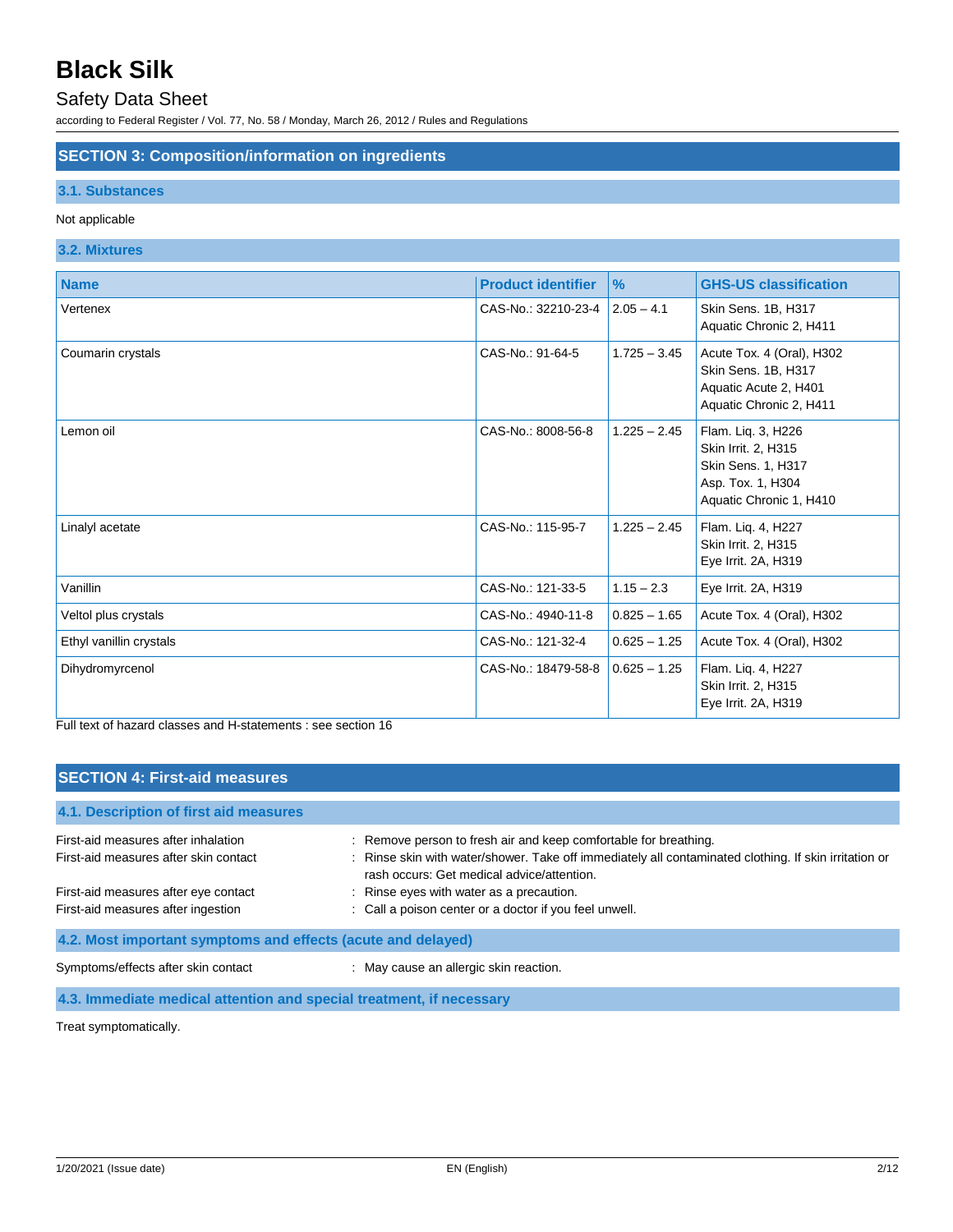## Safety Data Sheet

according to Federal Register / Vol. 77, No. 58 / Monday, March 26, 2012 / Rules and Regulations

| according to Federal Register / Vol. 77, No. 58 / Monday, March 26, 2012 / Rules and Regulations |                                                                                                                                                                                               |  |
|--------------------------------------------------------------------------------------------------|-----------------------------------------------------------------------------------------------------------------------------------------------------------------------------------------------|--|
| <b>SECTION 5: Fire-fighting measures</b>                                                         |                                                                                                                                                                                               |  |
| 5.1. Suitable (and unsuitable) extinguishing media                                               |                                                                                                                                                                                               |  |
| Suitable extinguishing media                                                                     | : Water spray. Dry powder. Foam. Carbon dioxide.                                                                                                                                              |  |
| 5.2. Specific hazards arising from the chemical                                                  |                                                                                                                                                                                               |  |
| Fire hazard<br>Hazardous decomposition products in case of fire                                  | : Flammable liquid and vapour.<br>: Toxic fumes may be released.                                                                                                                              |  |
| 5.3. Special protective equipment and precautions for fire-fighters                              |                                                                                                                                                                                               |  |
| Protection during firefighting                                                                   | : Do not attempt to take action without suitable protective equipment. Self-contained breathing<br>apparatus. Complete protective clothing.                                                   |  |
| <b>SECTION 6: Accidental release measures</b>                                                    |                                                                                                                                                                                               |  |
| 6.1. Personal precautions, protective equipment and emergency procedures                         |                                                                                                                                                                                               |  |
| 6.1.1. For non-emergency personnel                                                               |                                                                                                                                                                                               |  |
| <b>Emergency procedures</b>                                                                      | : Ventilate spillage area. No open flames, no sparks, and no smoking. Avoid contact with skin and<br>eyes. Avoid breathing dust/fume/gas/mist/vapours/spray.                                  |  |
| 6.1.2. For emergency responders                                                                  |                                                                                                                                                                                               |  |
| Protective equipment                                                                             | Do not attempt to take action without suitable protective equipment. For further information refer<br>to section 8: "Exposure controls/personal protection".                                  |  |
| <b>6.2. Environmental precautions</b>                                                            |                                                                                                                                                                                               |  |
| Avoid release to the environment.                                                                |                                                                                                                                                                                               |  |
| 6.3. Methods and material for containment and cleaning up                                        |                                                                                                                                                                                               |  |
| Methods for cleaning up                                                                          | : Take up liquid spill into absorbent material. Notify authorities if product enters sewers or public<br>waters.                                                                              |  |
| Other information                                                                                | Dispose of materials or solid residues at an authorized site.                                                                                                                                 |  |
| <b>6.4. Reference to other sections</b>                                                          |                                                                                                                                                                                               |  |
| For further information refer to section 13.                                                     |                                                                                                                                                                                               |  |
| <b>SECTION 7: Handling and storage</b>                                                           |                                                                                                                                                                                               |  |
| 7.1. Precautions for safe handling                                                               |                                                                                                                                                                                               |  |
| Precautions for safe handling                                                                    | Ensure good ventilation of the work station. Keep away from heat, hot surfaces, sparks, open<br>flames and other ignition sources. No smoking. Ground/bond container and receiving equipment. |  |

Hygiene measures

| : Contaminated work clothing should not be allowed out of the workplace. Wash contaminated   |
|----------------------------------------------------------------------------------------------|
| clothing before reuse. Do not eat, drink or smoke when using this product. Always wash hands |
| after handling the product.                                                                  |

protective equipment. Avoid contact with skin and eyes. Avoid breathing

Use only non-sparking tools. Take precautionary measures against static discharge. Flammable vapours may accumulate in the container. Use explosion-proof equipment. Wear personal

| 7.2. Conditions for safe storage, including any incompatibilities |                                                                               |  |
|-------------------------------------------------------------------|-------------------------------------------------------------------------------|--|
| Technical measures                                                | : Ground/bond container and receiving equipment.                              |  |
| Storage conditions                                                | : Store in a well-ventilated place. Keep cool. Keep container tightly closed. |  |

dust/fume/gas/mist/vapours/spray.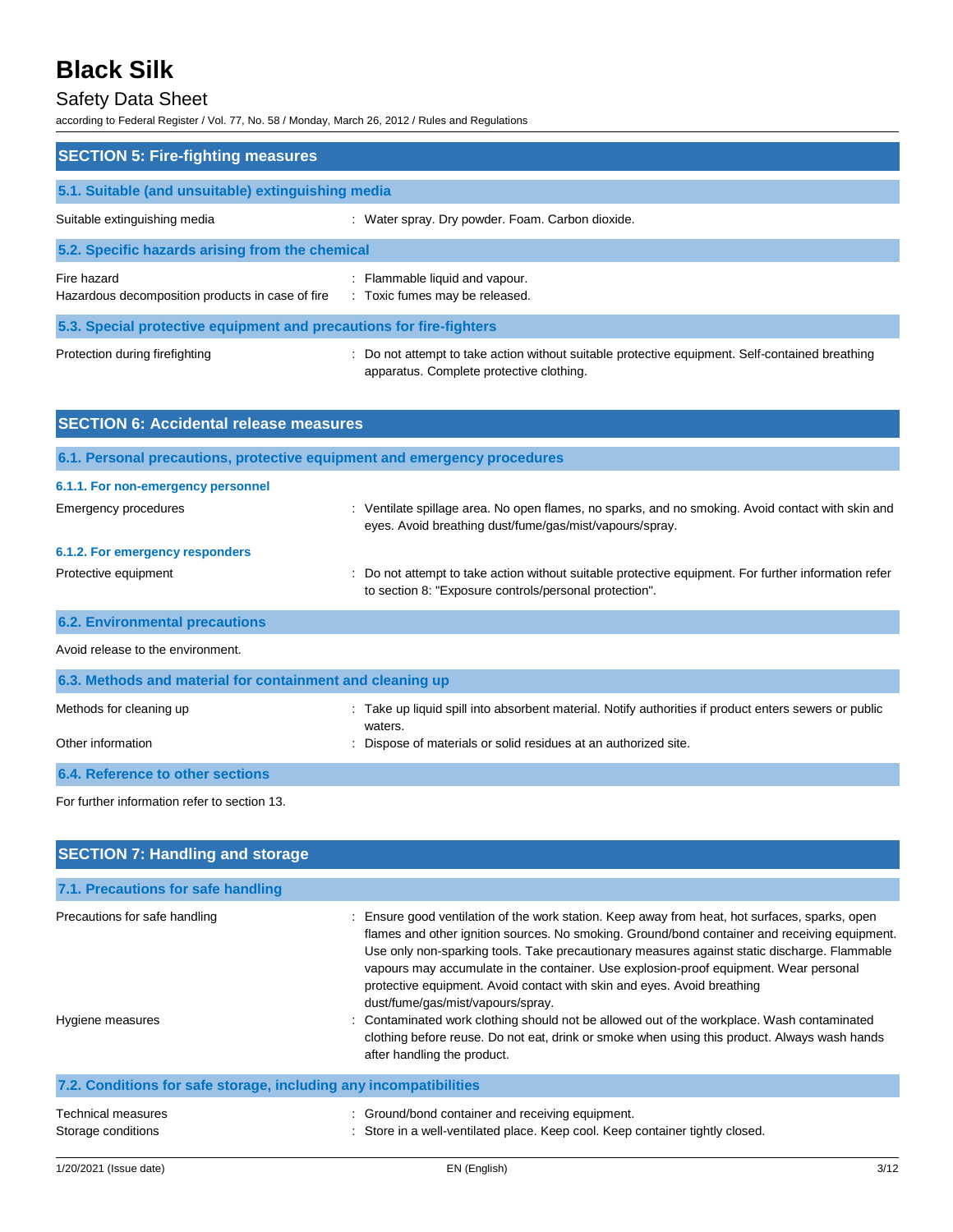## Safety Data Sheet

according to Federal Register / Vol. 77, No. 58 / Monday, March 26, 2012 / Rules and Regulations

| <b>SECTION 8: Exposure controls/personal protection</b>                  |                                                                                       |  |
|--------------------------------------------------------------------------|---------------------------------------------------------------------------------------|--|
| <b>8.1. Control parameters</b>                                           |                                                                                       |  |
| No additional information available                                      |                                                                                       |  |
| 8.2. Appropriate engineering controls                                    |                                                                                       |  |
| Appropriate engineering controls<br>Environmental exposure controls      | : Ensure good ventilation of the work station.<br>: Avoid release to the environment. |  |
| 8.3. Individual protection measures/Personal protective equipment        |                                                                                       |  |
| Hand protection:                                                         |                                                                                       |  |
| Protective gloves                                                        |                                                                                       |  |
| Eye protection:                                                          |                                                                                       |  |
| Safety glasses                                                           |                                                                                       |  |
| Skin and body protection:                                                |                                                                                       |  |
| Wear suitable protective clothing                                        |                                                                                       |  |
| <b>Respiratory protection:</b>                                           |                                                                                       |  |
| In case of insufficient ventilation, wear suitable respiratory equipment |                                                                                       |  |

### **Personal protective equipment symbol(s):**



| <b>SECTION 9: Physical and chemical properties</b>         |                                           |  |
|------------------------------------------------------------|-------------------------------------------|--|
| 9.1. Information on basic physical and chemical properties |                                           |  |
| Physical state                                             | $:$ Liquid                                |  |
| Colour                                                     | : light yellow amber                      |  |
| Odour                                                      | : characteristic                          |  |
| Odour threshold                                            | : No data available                       |  |
| pH                                                         | : No data available                       |  |
| Melting point                                              | : Not applicable                          |  |
| Freezing point                                             | : No data available                       |  |
| Boiling point                                              | : No data available                       |  |
| Flash point                                                | $\approx$ > 93 °C (closed cup) ASTM D7094 |  |
| Relative evaporation rate (butylacetate=1)                 | : No data available                       |  |
| Flammability (solid, gas)                                  | : Not applicable.                         |  |
| Vapour pressure                                            | : No data available                       |  |
| Relative vapour density at 20 °C                           | : No data available                       |  |
| Relative density                                           | : $\approx 0.97$                          |  |
| Solubility                                                 | : No data available                       |  |
| Partition coefficient n-octanol/water (Log Pow)            | : No data available                       |  |
| Auto-ignition temperature                                  | : No data available                       |  |
| Decomposition temperature                                  | : No data available                       |  |
| Viscosity, kinematic                                       | : No data available                       |  |
| Viscosity, dynamic                                         | : No data available                       |  |
| <b>Explosive limits</b>                                    | No data available                         |  |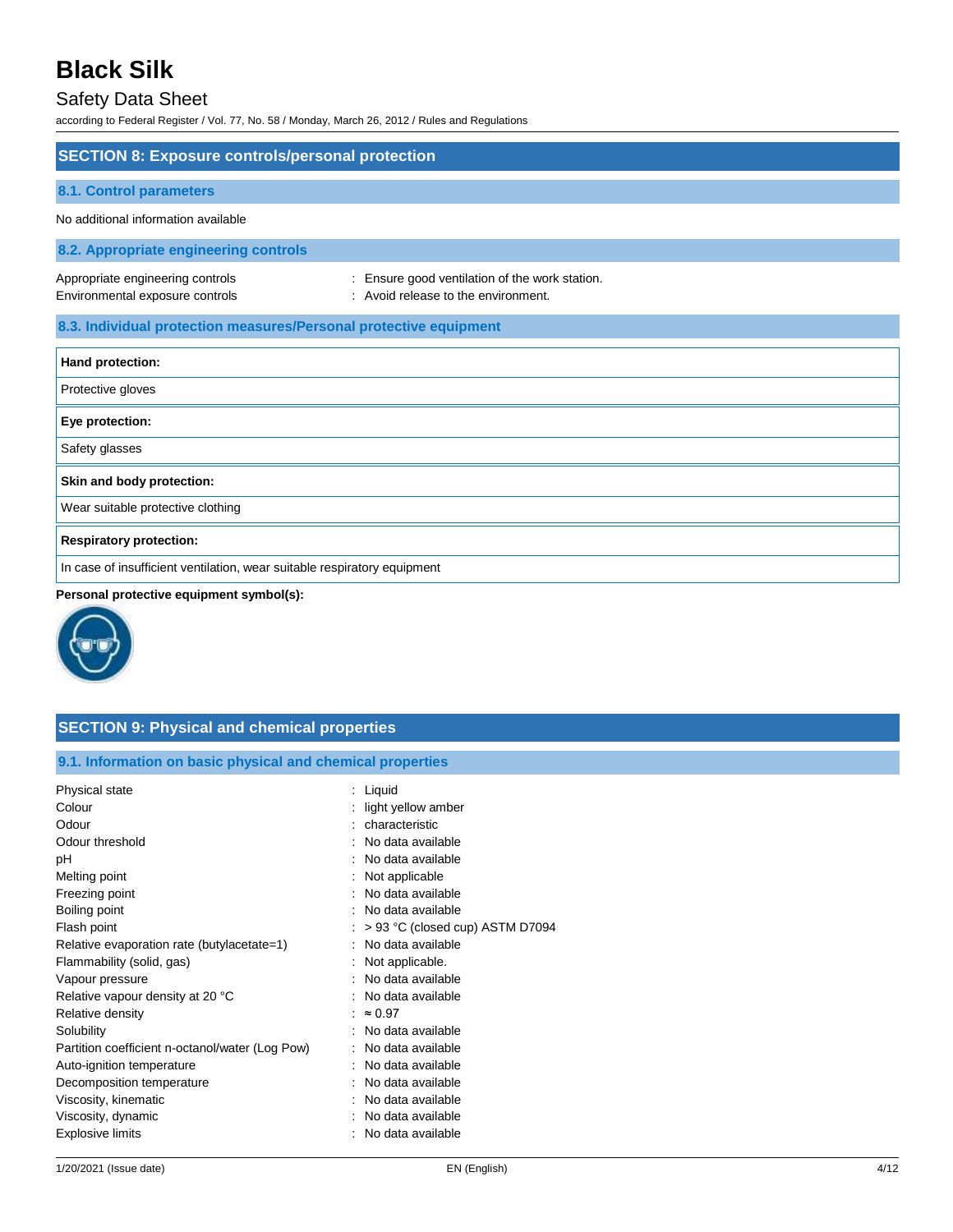## Safety Data Sheet

according to Federal Register / Vol. 77, No. 58 / Monday, March 26, 2012 / Rules and Regulations

| Explosive properties   | : No data available |
|------------------------|---------------------|
| Oxidising properties   | No data available   |
| 9.2. Other information |                     |

No additional information available

## **SECTION 10: Stability and reactivity**

**10.1. Reactivity**

Flammable liquid and vapour.

**10.2. Chemical stability**

Stable under normal conditions.

**10.3. Possibility of hazardous reactions**

No dangerous reactions known under normal conditions of use.

**10.4. Conditions to avoid**

Avoid contact with hot surfaces. Heat. No flames, no sparks. Eliminate all sources of ignition.

**10.5. Incompatible materials**

No additional information available

**10.6. Hazardous decomposition products**

Under normal conditions of storage and use, hazardous decomposition products should not be produced.

| <b>SECTION 11: Toxicological information</b>                                    |                                                      |  |
|---------------------------------------------------------------------------------|------------------------------------------------------|--|
| 11.1. Information on toxicological effects                                      |                                                      |  |
| Acute toxicity (oral)<br>Acute toxicity (dermal)<br>Acute toxicity (inhalation) | : Not classified<br>Not classified<br>Not classified |  |
| <b>Vertenex (32210-23-4)</b>                                                    |                                                      |  |
| LD50 oral rat                                                                   | 5 g/kg                                               |  |
| LD50 dermal rabbit                                                              | > 5000 mg/kg                                         |  |
| ATE US (oral)                                                                   | 5000 mg/kg bodyweight                                |  |
| <b>Coumarin crystals (91-64-5)</b>                                              |                                                      |  |
| LD50 oral rat                                                                   | > 5000 mg/kg                                         |  |
| LD50 dermal rat                                                                 | > 2000 mg/kg                                         |  |
| ATE US (oral)                                                                   | 500 mg/kg bodyweight                                 |  |
| Ethyl vanillin crystals (121-32-4)                                              |                                                      |  |
| LD50 oral rat                                                                   | 1590 mg/kg                                           |  |
| ATE US (oral)                                                                   | 1590 mg/kg bodyweight                                |  |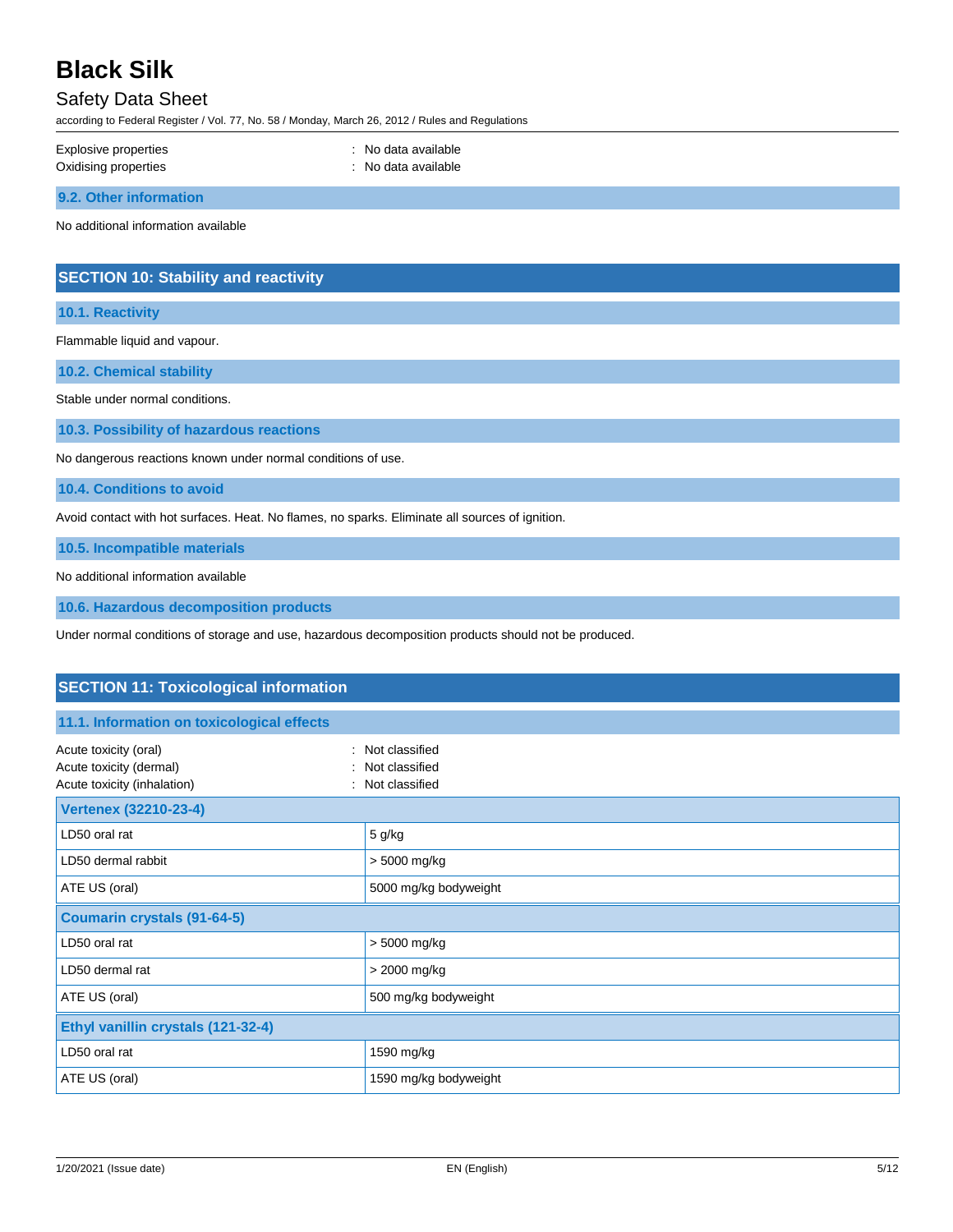# Safety Data Sheet

according to Federal Register / Vol. 77, No. 58 / Monday, March 26, 2012 / Rules and Regulations

| <b>Vanillin (121-33-5)</b>                                                                                                                   |                                                                                                              |  |
|----------------------------------------------------------------------------------------------------------------------------------------------|--------------------------------------------------------------------------------------------------------------|--|
| LD50 dermal rabbit                                                                                                                           | > 5010 mg/kg                                                                                                 |  |
| Dihydromyrcenol (18479-58-8)                                                                                                                 |                                                                                                              |  |
| LD50 oral rat                                                                                                                                | 3600 mg/kg                                                                                                   |  |
| LD50 dermal rabbit                                                                                                                           | $> 5$ g/kg                                                                                                   |  |
| ATE US (oral)                                                                                                                                | 3600 mg/kg bodyweight                                                                                        |  |
| Veltol plus crystals (4940-11-8)                                                                                                             |                                                                                                              |  |
| LD50 oral rat                                                                                                                                | 1150 mg/kg                                                                                                   |  |
| ATE US (oral)                                                                                                                                | 1150 mg/kg bodyweight                                                                                        |  |
| Lemon oil (8008-56-8)                                                                                                                        |                                                                                                              |  |
| LD50 oral rat                                                                                                                                | 2840 mg/kg                                                                                                   |  |
| ATE US (oral)                                                                                                                                | 2840 mg/kg bodyweight                                                                                        |  |
| Linalyl acetate (115-95-7)                                                                                                                   |                                                                                                              |  |
| LD50 oral rat                                                                                                                                | 14550 mg/kg                                                                                                  |  |
| LD50 dermal rabbit                                                                                                                           | > 5000 mg/kg                                                                                                 |  |
| ATE US (oral)                                                                                                                                | 14550 mg/kg bodyweight                                                                                       |  |
| Skin corrosion/irritation<br>Serious eye damage/irritation<br>Respiratory or skin sensitisation<br>Germ cell mutagenicity<br>Carcinogenicity | Not classified<br>Not classified<br>May cause an allergic skin reaction.<br>Not classified<br>Not classified |  |
| <b>Coumarin crystals (91-64-5)</b>                                                                                                           |                                                                                                              |  |
| IARC group                                                                                                                                   | 3 - Not classifiable                                                                                         |  |
| National Toxicology Program (NTP) Status                                                                                                     | Evidence of Carcinogenicity                                                                                  |  |
| Reproductive toxicity<br>STOT-single exposure<br>STOT-repeated exposure<br>Aspiration hazard                                                 | : Not classified<br>Not classified<br>Not classified<br>Not classified                                       |  |
| Viscosity, kinematic<br>Symptoms/effects after skin contact                                                                                  | No data available<br>May cause an allergic skin reaction.                                                    |  |

## **SECTION 12: Ecological information**

| 12.1. Toxicity                            |                                                                                                                            |  |
|-------------------------------------------|----------------------------------------------------------------------------------------------------------------------------|--|
| Ecology - general                         | : The product is not considered harmful to aquatic organisms nor to cause long-term adverse<br>effects in the environment. |  |
| <b>Vertenex (32210-23-4)</b>              |                                                                                                                            |  |
| $ $ LC50 - Fish [1]                       | 8.6 mg/l (Exposure time: 96 h - Species: Cyprinus carpio [semi-static])                                                    |  |
| <b>Ethyl vanillin crystals (121-32-4)</b> |                                                                                                                            |  |
| $ $ LC50 - Fish [1]                       | 81.4 - 94.3 mg/l (Exposure time: 96 h - Species: Pimephales promelas [flow-through])                                       |  |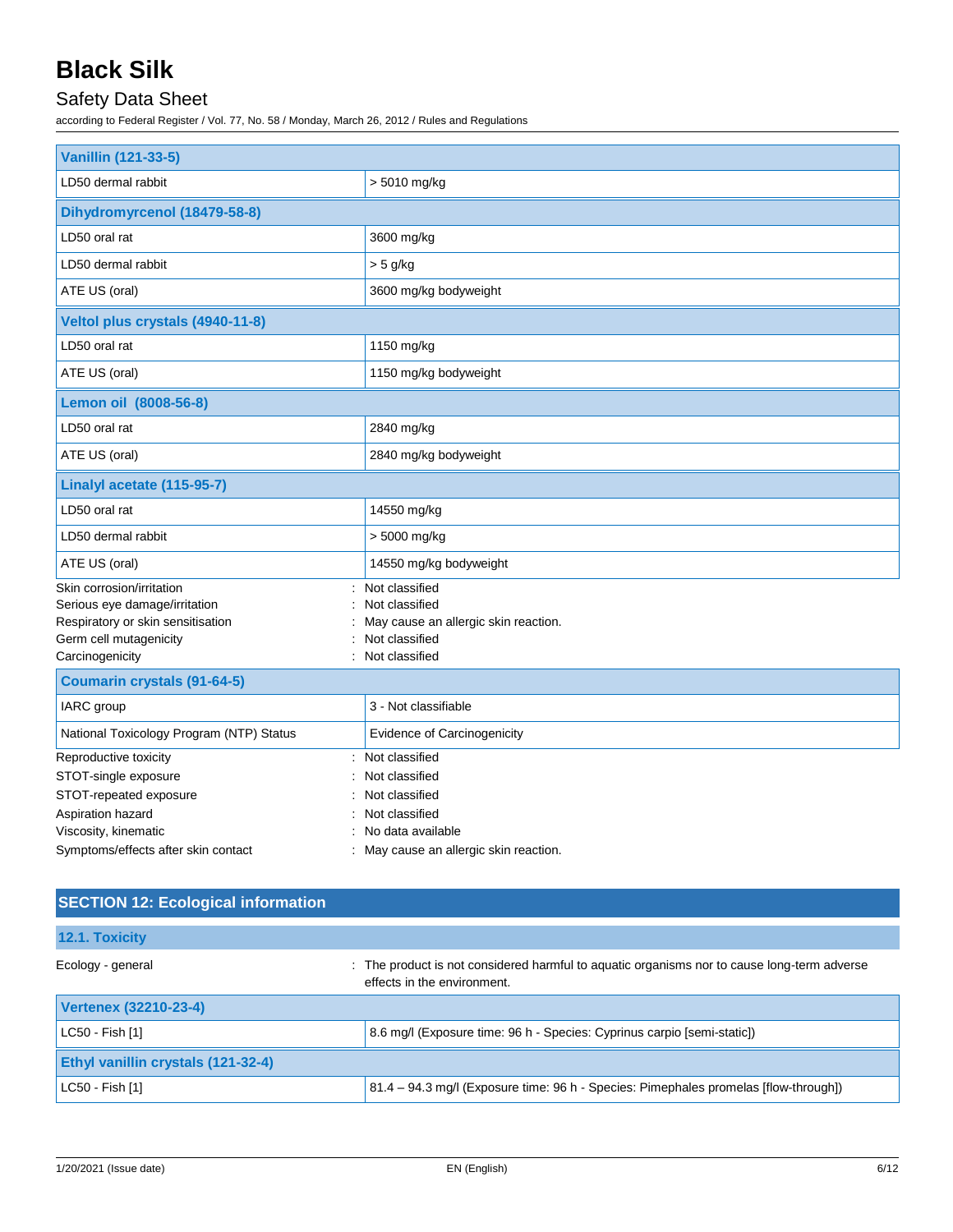## Safety Data Sheet

according to Federal Register / Vol. 77, No. 58 / Monday, March 26, 2012 / Rules and Regulations

| <b>Vanillin (121-33-5)</b>                        |                                                                                                                                                   |  |
|---------------------------------------------------|---------------------------------------------------------------------------------------------------------------------------------------------------|--|
| LC50 - Fish [1]                                   | 53 - 61.3 mg/l (Exposure time: 96 h - Species: Pimephales promelas [flow-through])                                                                |  |
| LC50 - Fish [2]                                   | 88 mg/l (Exposure time: 96 h - Species: Pimephales promelas [static])                                                                             |  |
| NOEC (acute)                                      | 10000 mg/kg (Exposure time: 42 Days - Species: Eisenia foetida [soil dry weight])                                                                 |  |
| Veltol plus crystals (4940-11-8)                  |                                                                                                                                                   |  |
| LC50 - Fish [1]                                   | > 85 mg/l (Exposure time: 96 h - Species: Oncorhynchus mykiss)                                                                                    |  |
| Linalyl acetate (115-95-7)                        |                                                                                                                                                   |  |
| LC50 - Fish [1]                                   | 11 mg/l (Exposure time: 96 h - Species: Cyprinus carpio [flow-through])                                                                           |  |
| 12.2. Persistence and degradability               |                                                                                                                                                   |  |
| No additional information available               |                                                                                                                                                   |  |
| 12.3. Bioaccumulative potential                   |                                                                                                                                                   |  |
| <b>Vanillin (121-33-5)</b>                        |                                                                                                                                                   |  |
| Partition coefficient n-octanol/water (Log Pow)   | 1.23 (at 22 °C)                                                                                                                                   |  |
| 12.4. Mobility in soil                            |                                                                                                                                                   |  |
| No additional information available               |                                                                                                                                                   |  |
| 12.5. Other adverse effects                       |                                                                                                                                                   |  |
| No additional information available               |                                                                                                                                                   |  |
| <b>SECTION 13: Disposal considerations</b>        |                                                                                                                                                   |  |
| 13.1. Disposal methods                            |                                                                                                                                                   |  |
|                                                   |                                                                                                                                                   |  |
| Waste treatment methods<br>Additional information | Dispose of contents/container in accordance with licensed collector's sorting instructions.<br>Flammable vapours may accumulate in the container. |  |
| <b>SECTION 14: Transport information</b>          |                                                                                                                                                   |  |
| In accordance with Department of Transport        |                                                                                                                                                   |  |

| 14.1. UN number                                |                  |
|------------------------------------------------|------------------|
| Not regulated for transport                    |                  |
| 14.2. UN proper shipping name                  |                  |
| Proper Shipping Name (DOT)                     | : Not applicable |
| 14.3. Transport hazard class(es)               |                  |
| <b>DOT</b><br>Transport hazard class(es) (DOT) | : Not applicable |
| 14.4. Packing group                            |                  |
| Packing group (DOT)                            | : Not applicable |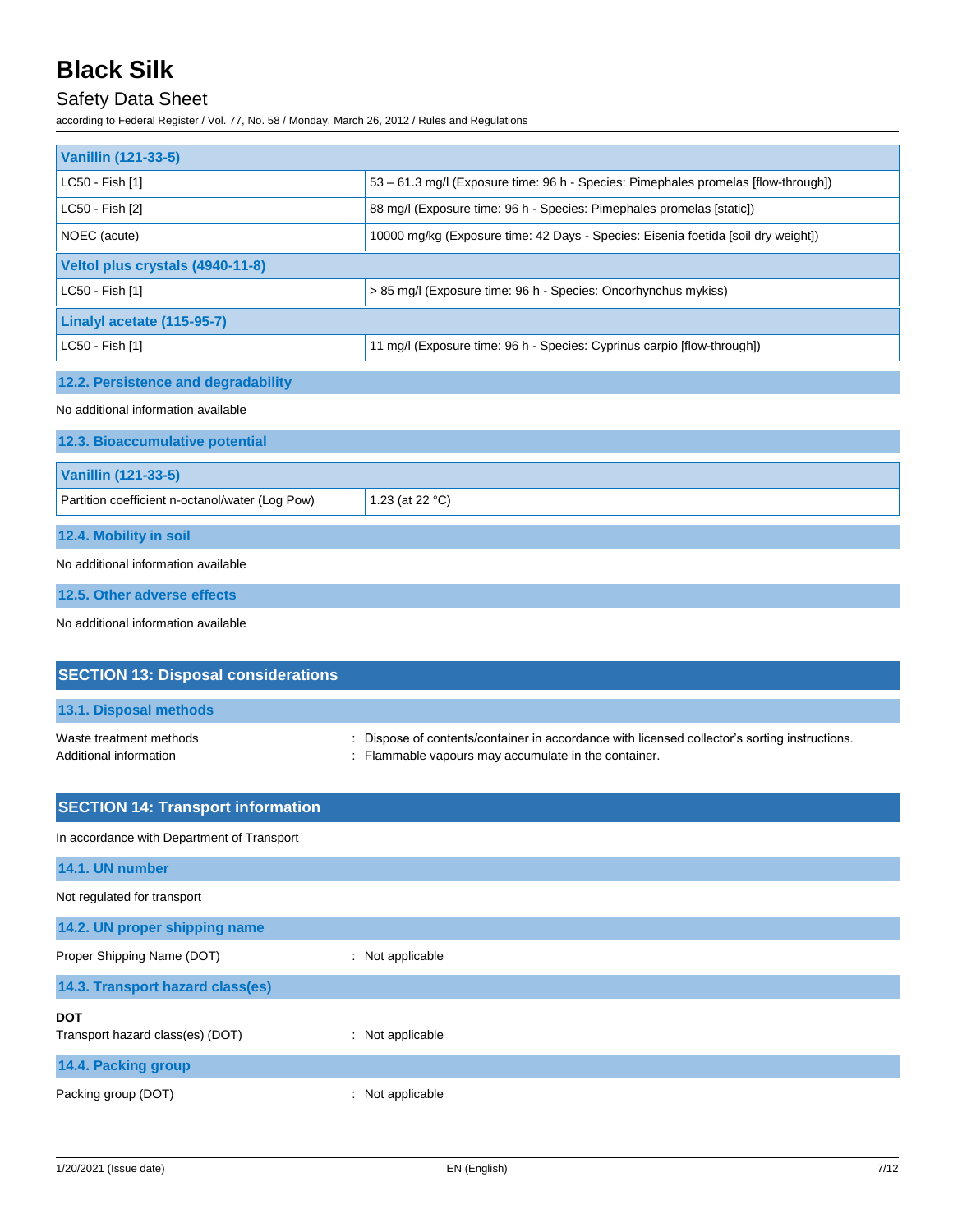## Safety Data Sheet

according to Federal Register / Vol. 77, No. 58 / Monday, March 26, 2012 / Rules and Regulations

#### **14.5. Environmental hazards**

Other information **Other information** : No supplementary information available.

#### **14.6. Special precautions for user**

**DOT**

No data available

**14.7. Transport in bulk according to Annex II of MARPOL 73/78 and the IBC Code**

Not applicable

#### **SECTION 15: Regulatory information**

#### **15.1. US Federal regulations**

All components of this product are listed, or excluded from listing, on the United States Environmental Protection Agency Toxic Substances Control Act (TSCA) inventory

**15.2. International regulations**

#### **CANADA**

**Vertenex (32210-23-4)**

Listed on the Canadian DSL (Domestic Substances List)

#### **Coumarin crystals (91-64-5)**

Listed on the Canadian DSL (Domestic Substances List)

#### **Ethyl vanillin crystals (121-32-4)**

Listed on the Canadian DSL (Domestic Substances List)

#### **Vanillin (121-33-5)**

Listed on the Canadian DSL (Domestic Substances List)

#### **Dihydromyrcenol (18479-58-8)**

Listed on the Canadian DSL (Domestic Substances List)

#### **Veltol plus crystals (4940-11-8)**

Listed on the Canadian DSL (Domestic Substances List)

#### **Lemon oil (8008-56-8)**

Listed on the Canadian DSL (Domestic Substances List)

#### **Linalyl acetate (115-95-7)**

Listed on the Canadian DSL (Domestic Substances List)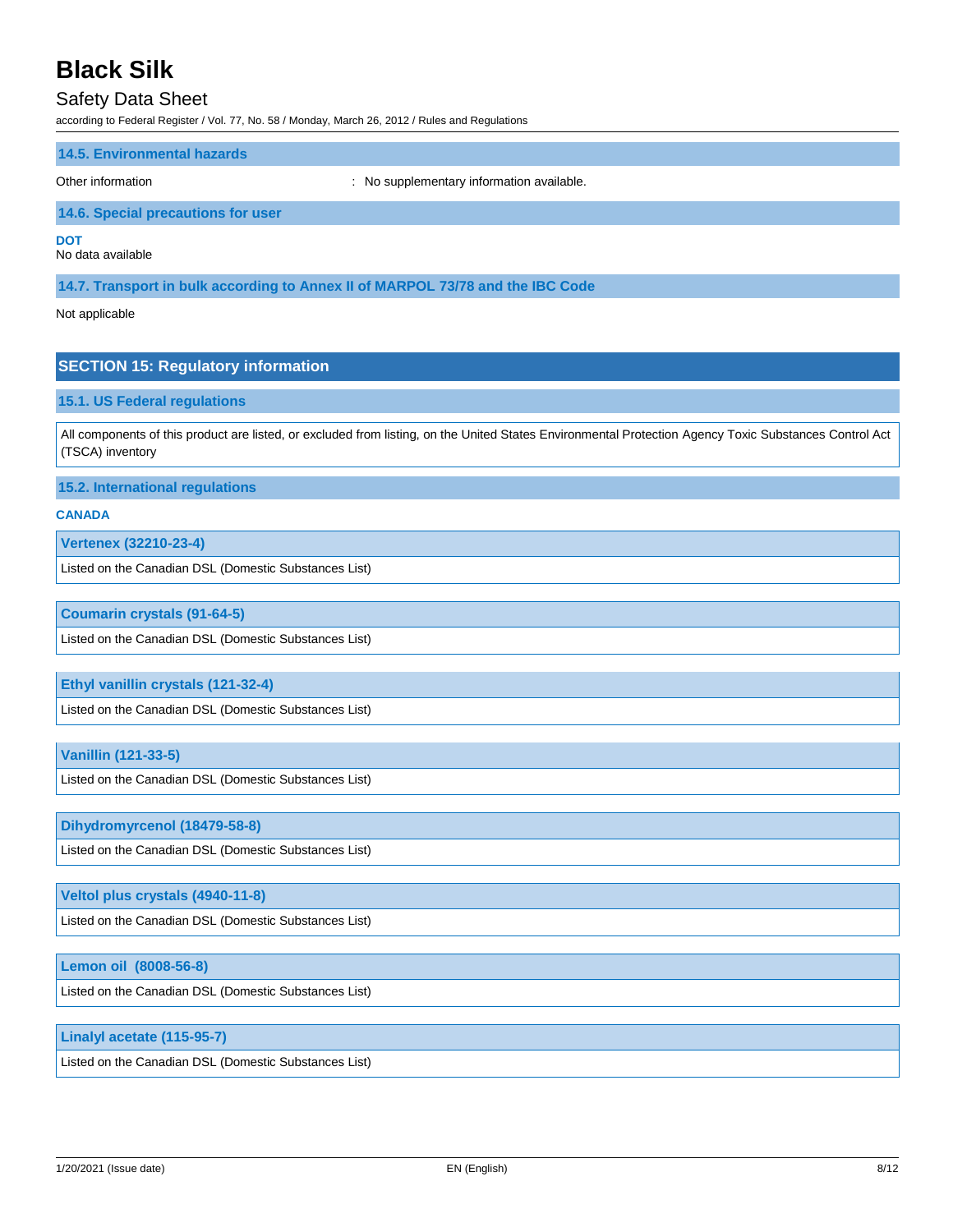### Safety Data Sheet

according to Federal Register / Vol. 77, No. 58 / Monday, March 26, 2012 / Rules and Regulations

#### **EU-Regulations**

#### **Vertenex (32210-23-4)**

Listed on the EEC inventory EINECS (European Inventory of Existing Commercial Chemical Substances)

#### **Coumarin crystals (91-64-5)**

Listed on the EEC inventory EINECS (European Inventory of Existing Commercial Chemical Substances)

#### **Ethyl vanillin crystals (121-32-4)**

Listed on the EEC inventory EINECS (European Inventory of Existing Commercial Chemical Substances)

#### **Vanillin (121-33-5)**

Listed on the EEC inventory EINECS (European Inventory of Existing Commercial Chemical Substances)

**Dihydromyrcenol (18479-58-8)**

Listed on the EEC inventory EINECS (European Inventory of Existing Commercial Chemical Substances)

#### **Veltol plus crystals (4940-11-8)**

Listed on the EEC inventory EINECS (European Inventory of Existing Commercial Chemical Substances)

#### **Linalyl acetate (115-95-7)**

Listed on the EEC inventory EINECS (European Inventory of Existing Commercial Chemical Substances)

#### **National regulations**

#### **Vertenex (32210-23-4)**

Listed on the AICS (Australian Inventory of Chemical Substances) Listed on IECSC (Inventory of Existing Chemical Substances Produced or Imported in China) Listed on the Japanese ENCS (Existing & New Chemical Substances) inventory Listed on the Japanese ISHL (Industrial Safety and Health Law) Listed on KECL/KECI (Korean Existing Chemicals Inventory) Listed on NZIoC (New Zealand Inventory of Chemicals) Listed on PICCS (Philippines Inventory of Chemicals and Chemical Substances) Listed on INSQ (Mexican National Inventory of Chemical Substances) Listed on the TCSI (Taiwan Chemical Substance Inventory)

#### **Coumarin crystals (91-64-5)**

Listed on the AICS (Australian Inventory of Chemical Substances) Listed on IECSC (Inventory of Existing Chemical Substances Produced or Imported in China) Listed on the Japanese ENCS (Existing & New Chemical Substances) inventory Listed on the Japanese ISHL (Industrial Safety and Health Law) Listed on KECL/KECI (Korean Existing Chemicals Inventory) Listed on NZIoC (New Zealand Inventory of Chemicals) Listed on PICCS (Philippines Inventory of Chemicals and Chemical Substances) Listed on INSQ (Mexican National Inventory of Chemical Substances) Listed on the TCSI (Taiwan Chemical Substance Inventory)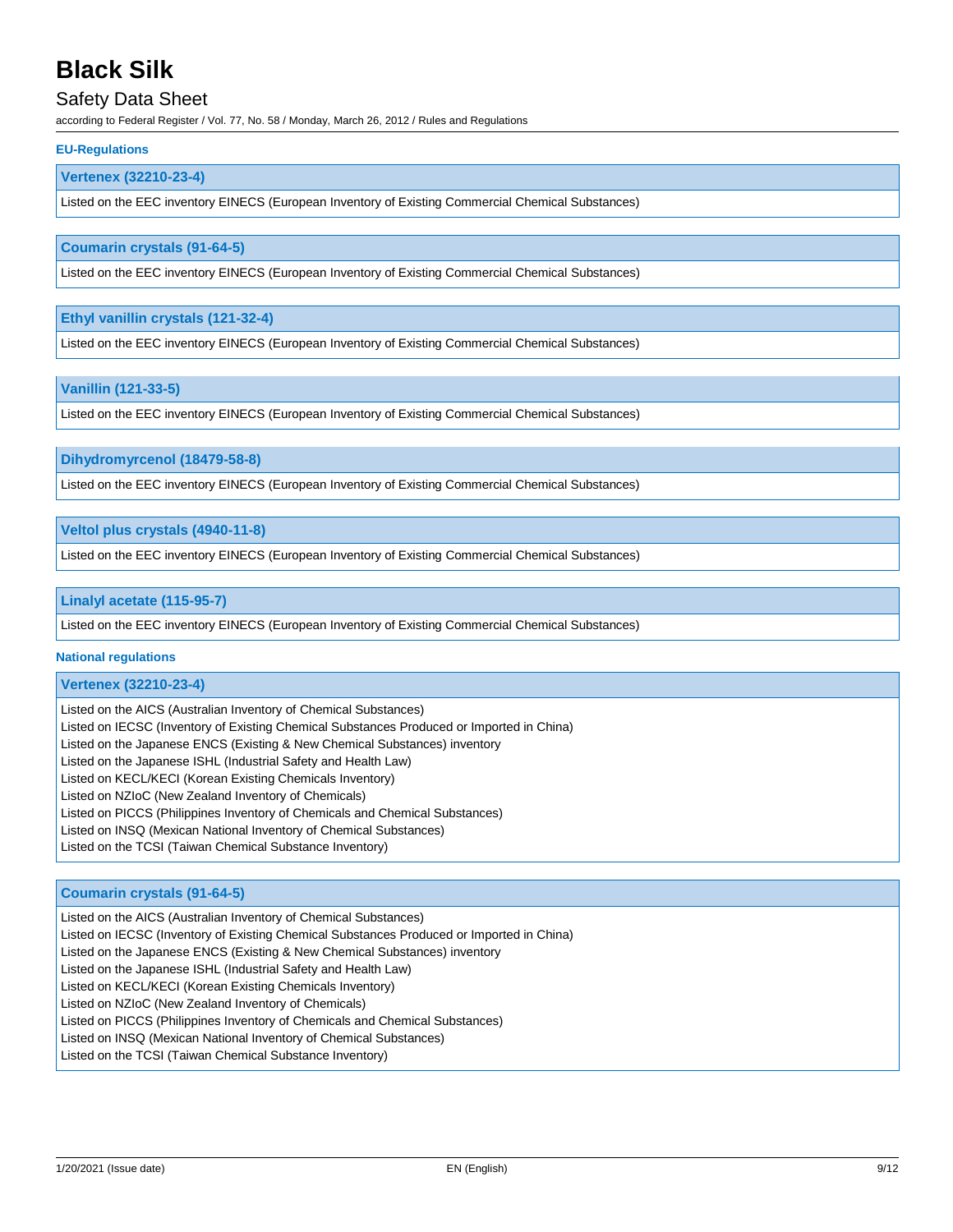## Safety Data Sheet

according to Federal Register / Vol. 77, No. 58 / Monday, March 26, 2012 / Rules and Regulations

### **Ethyl vanillin crystals (121-32-4)**

Listed on the AICS (Australian Inventory of Chemical Substances)

- Listed on IECSC (Inventory of Existing Chemical Substances Produced or Imported in China)
- Listed on the Japanese ENCS (Existing & New Chemical Substances) inventory

Listed on the Japanese ISHL (Industrial Safety and Health Law)

Listed on KECL/KECI (Korean Existing Chemicals Inventory)

Listed on NZIoC (New Zealand Inventory of Chemicals)

Listed on PICCS (Philippines Inventory of Chemicals and Chemical Substances)

Listed on INSQ (Mexican National Inventory of Chemical Substances)

Listed on the TCSI (Taiwan Chemical Substance Inventory)

#### **Vanillin (121-33-5)**

Listed on the AICS (Australian Inventory of Chemical Substances) Listed on IECSC (Inventory of Existing Chemical Substances Produced or Imported in China) Listed on the Japanese ENCS (Existing & New Chemical Substances) inventory Listed on the Japanese ISHL (Industrial Safety and Health Law) Listed on KECL/KECI (Korean Existing Chemicals Inventory) Listed on NZIoC (New Zealand Inventory of Chemicals) Listed on PICCS (Philippines Inventory of Chemicals and Chemical Substances) Listed on INSQ (Mexican National Inventory of Chemical Substances) Listed on the TCSI (Taiwan Chemical Substance Inventory)

#### **Dihydromyrcenol (18479-58-8)**

Listed on the AICS (Australian Inventory of Chemical Substances) Listed on IECSC (Inventory of Existing Chemical Substances Produced or Imported in China) Listed on the Japanese ENCS (Existing & New Chemical Substances) inventory Listed on the Japanese ISHL (Industrial Safety and Health Law) Listed on KECL/KECI (Korean Existing Chemicals Inventory) Listed on NZIoC (New Zealand Inventory of Chemicals) Listed on PICCS (Philippines Inventory of Chemicals and Chemical Substances) Listed on INSQ (Mexican National Inventory of Chemical Substances) Listed on the TCSI (Taiwan Chemical Substance Inventory)

#### **Veltol plus crystals (4940-11-8)**

Listed on the AICS (Australian Inventory of Chemical Substances) Listed on IECSC (Inventory of Existing Chemical Substances Produced or Imported in China) Listed on the Japanese ENCS (Existing & New Chemical Substances) inventory Listed on the Japanese ISHL (Industrial Safety and Health Law) Listed on KECL/KECI (Korean Existing Chemicals Inventory) Listed on NZIoC (New Zealand Inventory of Chemicals) Listed on PICCS (Philippines Inventory of Chemicals and Chemical Substances) Listed on INSQ (Mexican National Inventory of Chemical Substances) Listed on the TCSI (Taiwan Chemical Substance Inventory)

#### **Lemon oil (8008-56-8)**

Listed on the AICS (Australian Inventory of Chemical Substances) Listed on IECSC (Inventory of Existing Chemical Substances Produced or Imported in China) Listed on KECL/KECI (Korean Existing Chemicals Inventory) Listed on NZIoC (New Zealand Inventory of Chemicals) Listed on PICCS (Philippines Inventory of Chemicals and Chemical Substances) Listed on the TCSI (Taiwan Chemical Substance Inventory)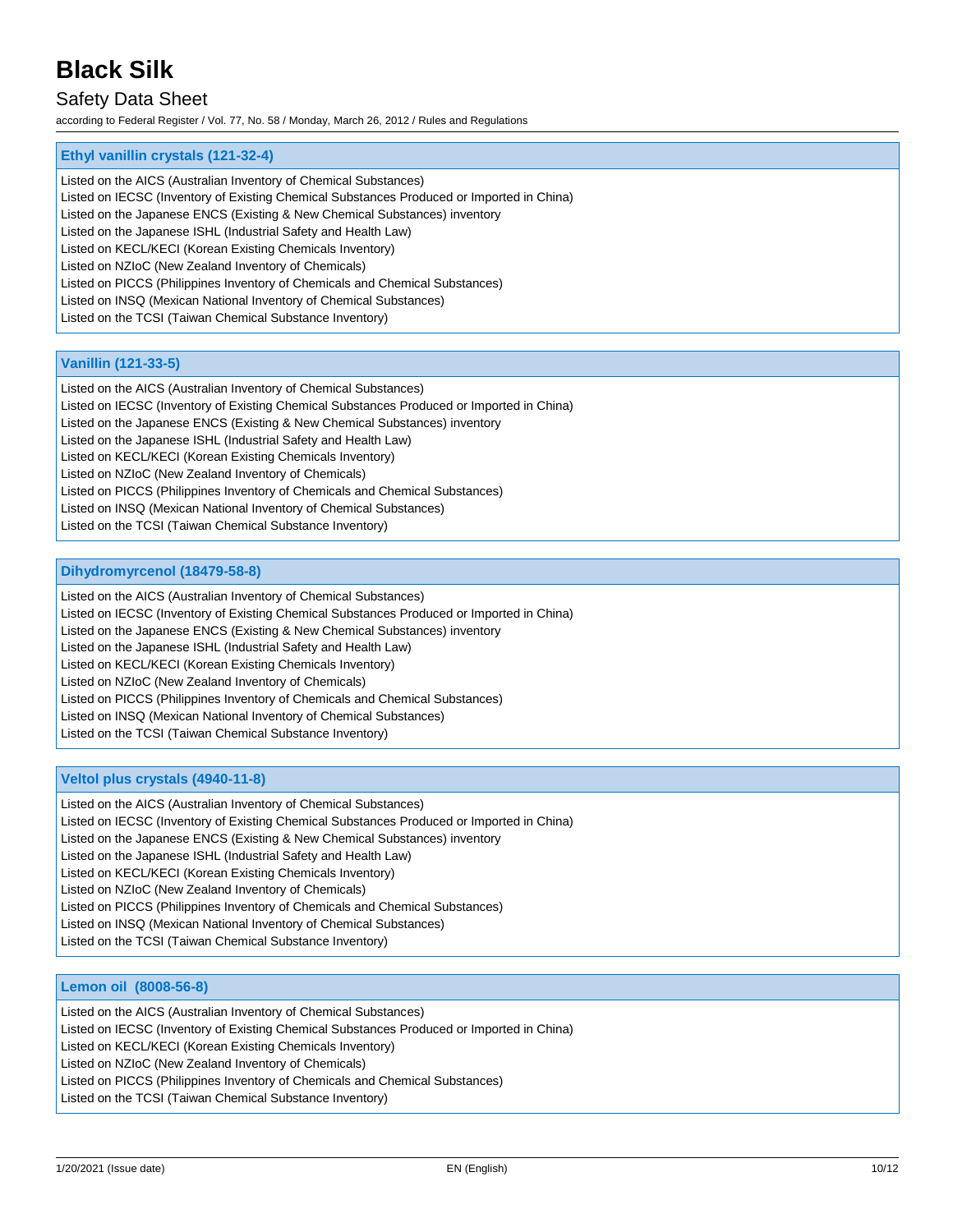### Safety Data Sheet

according to Federal Register / Vol. 77, No. 58 / Monday, March 26, 2012 / Rules and Regulations

| Linalyl acetate (115-95-7)                                                                |
|-------------------------------------------------------------------------------------------|
| Listed on the AICS (Australian Inventory of Chemical Substances)                          |
| Listed on IECSC (Inventory of Existing Chemical Substances Produced or Imported in China) |
| Listed on the Japanese ENCS (Existing & New Chemical Substances) inventory                |
| Listed on the Japanese ISHL (Industrial Safety and Health Law)                            |
| Listed on KECL/KECI (Korean Existing Chemicals Inventory)                                 |
| Listed on NZIoC (New Zealand Inventory of Chemicals)                                      |
| Listed on PICCS (Philippines Inventory of Chemicals and Chemical Substances)              |
| Listed on INSQ (Mexican National Inventory of Chemical Substances)                        |
| Listed on the TCSI (Taiwan Chemical Substance Inventory)                                  |
|                                                                                           |

### **15.3. US State regulations**

California Proposition 65 - This product does not contain any substances known to the state of California to cause cancer, developmental and/or reproductive harm

| <b>Component</b>                                   | <b>State or local regulations</b>                                                                                                                                                                                                  |
|----------------------------------------------------|------------------------------------------------------------------------------------------------------------------------------------------------------------------------------------------------------------------------------------|
| Bis(2-ethylhexyl) adipate(103-23-1)                | U.S. - Massachusetts - Right To Know List; U.S. - New Jersey - Right to Know Hazardous<br>Substance List; U.S. - Pennsylvania - RTK (Right to Know) - Environmental Hazard List; U.S. -<br>Pennsylvania - RTK (Right to Know) List |
| Refined Soybean oil, USP(8001-22-7)                | U.S. - Pennsylvania - RTK (Right to Know) List                                                                                                                                                                                     |
| 1,7,7-Trimethylbicyclo[2.2.1]heptan-2-one(76-22-2) | U.S. - Massachusetts - Right To Know List; U.S. - New Jersey - Right to Know Hazardous<br>Substance List; U.S. - Pennsylvania - RTK (Right to Know) List                                                                           |
| Leaf alcohol(928-96-1)                             | U.S. - Pennsylvania - RTK (Right to Know) List                                                                                                                                                                                     |

### **SECTION 16: Other information**

according to Federal Register / Vol. 77, No. 58 / Monday, March 26, 2012 / Rules and Regulations

| <b>Full text of H-statements</b> |                                                       |
|----------------------------------|-------------------------------------------------------|
| H <sub>226</sub>                 | Flammable liquid and vapour.                          |
| H227                             | Combustible liquid                                    |
| H302                             | Harmful if swallowed.                                 |
| H304                             | May be fatal if swallowed and enters airways.         |
| H315                             | Causes skin irritation.                               |
| H317                             | May cause an allergic skin reaction.                  |
| H319                             | Causes serious eye irritation.                        |
| H401                             | Toxic to aquatic life                                 |
| H410                             | Very toxic to aquatic life with long lasting effects. |
| H411                             | Toxic to aquatic life with long lasting effects.      |
|                                  |                                                       |

NFPA health hazard **in the state of the state of the 1 - Materials that, under emergency conditions, can cause significant** irritation.

NFPA fire hazard **in the state of the state of the state of the state of the state of the state of the state of the state of the state of the state of the state of the state of the state of the state of the state of the st**